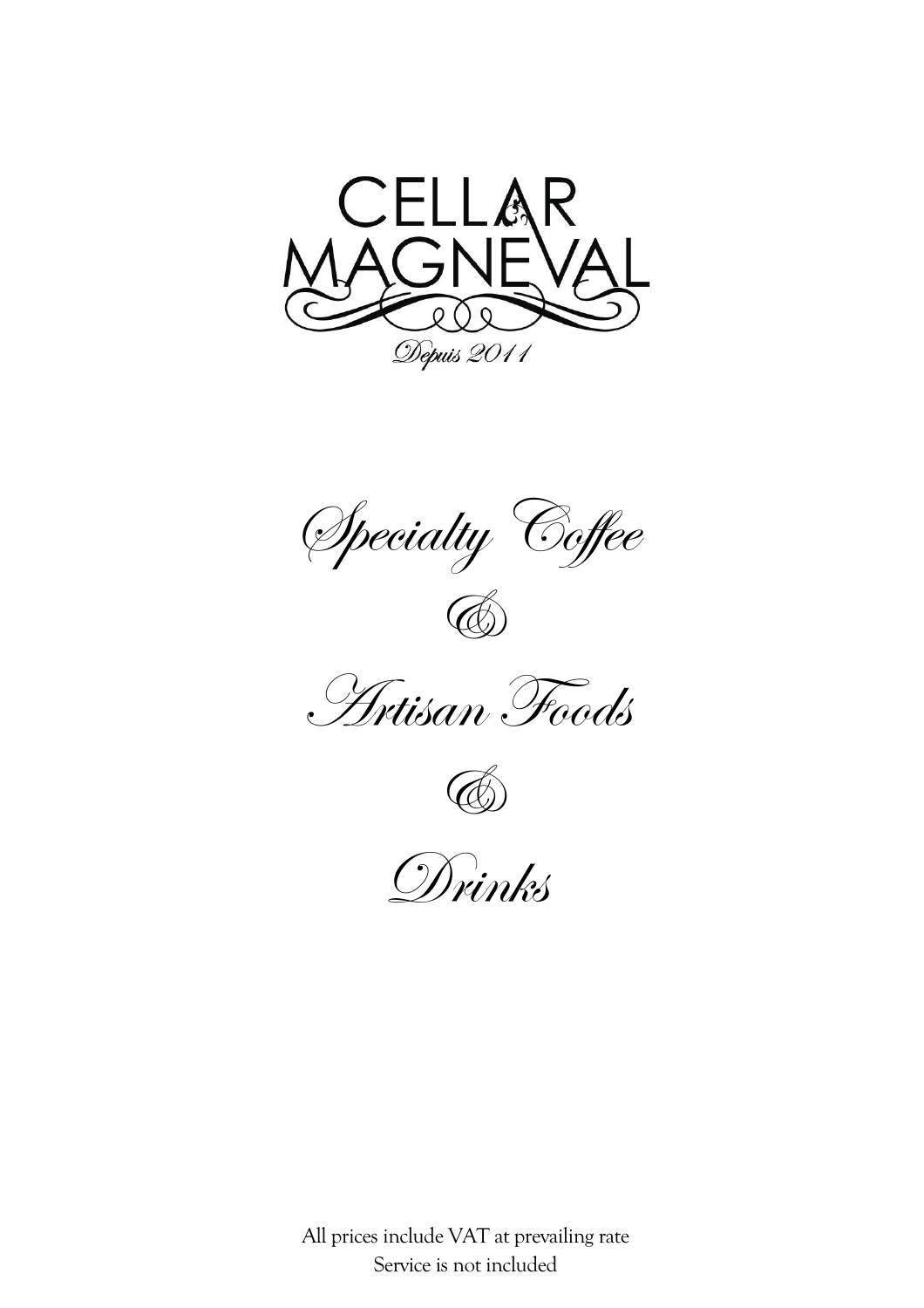**Specialty Coffee**



**Redemption Roasters is the UK's first behind bars roastery, based inside The Mount Prison. They seek to reduce re-offending through coffee by teaching roasting and barista skills to young offenders. They believe that employment can be transformational and that everyone can succeed given the proper support**

> **Aylesbury Blend – Colombia | Uganda | Honduras Tasting Notes – Peach | Cream | Dark Chocolate Decaf available on request**

| Espresso (Double)   Americano   | £ 2.60                |
|---------------------------------|-----------------------|
| Macchiato (Double)              | £2.90                 |
| Flat White   Cappuccino   Latte | £ 3.10                |
| <b>Milk Option</b>              | Cow Milk (Whole Milk) |

**Oat Milk (Oatly)**

# **Tea Pot £ 2.50 Organic Tea by Harney & Sons**

**Assam (Black Tea) Earl Grey Supreme (Black Tea) Decaffeinated Ceylon (Black Tea)**

**White Vanilla Grapefruit (Floral Tea) Jasmine Pearl (Green Tea) Mint Verbena (Caffeine-Free Herbal Tea)**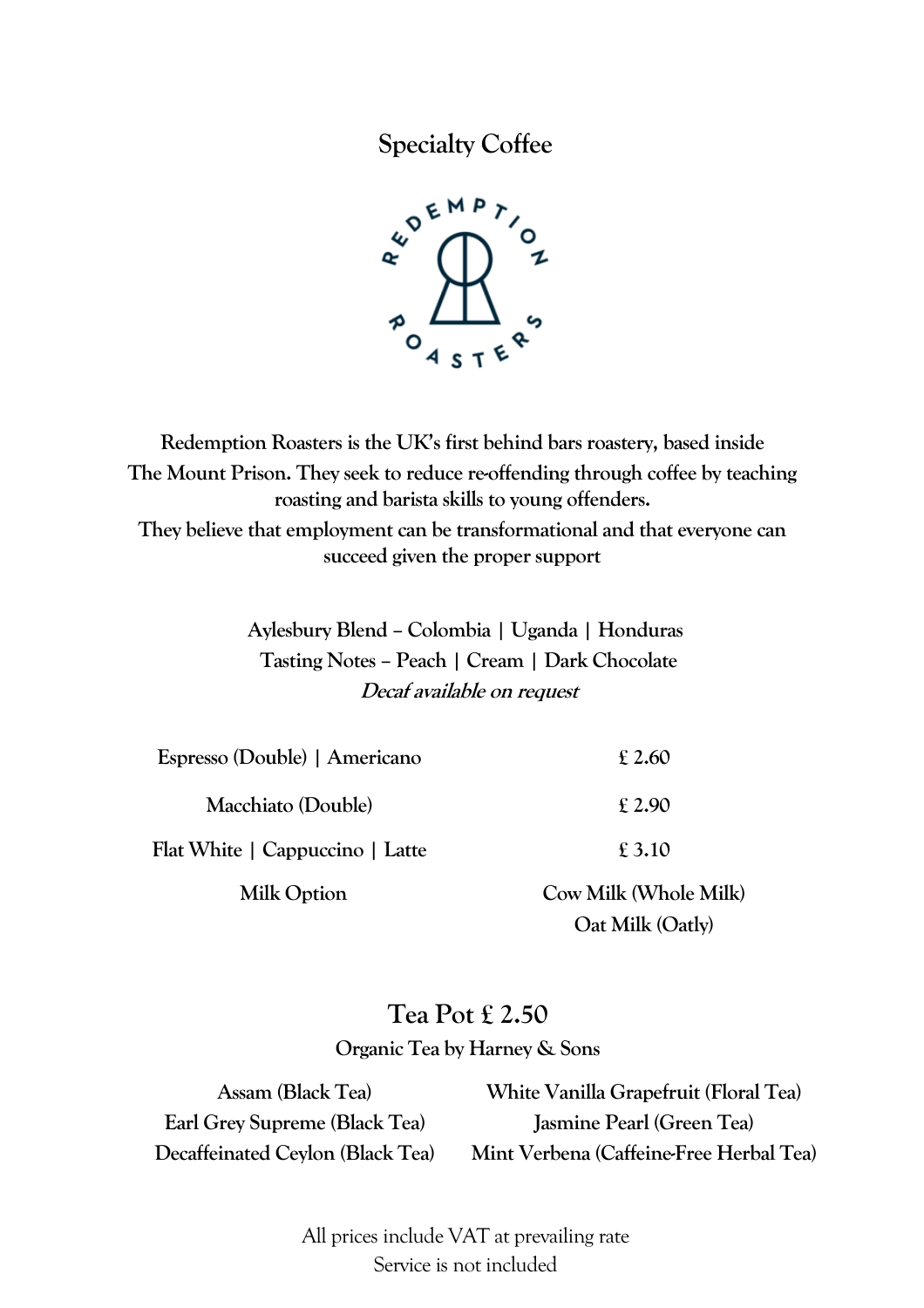# **Bar Snack £ 3**

*Servings may contain nuts, wheat, dairy*

#### **Smoked Almonds | Truffle Mixed Nuts | Pistachios**

**Breadbasket £ 4 served with Extra Virgin Olive Oil | Balsamic Glaze** *Serving may contain traces of nuts*

### **Sharing Platters all @ £17.50**

*Serving may contain pork | nuts | wheat | dairy | mushroom*

**Charcuterie Platter Your choice of 4 Cured meats from our selection served | Cornichon | Bread**

**Cheese & Charcuterie Platter Today's pick of 2 Cheeses | 2 Cured Meats | Chutney | Cornichon| Bread**

**Apéritif Platter Today's 2 Cured Meat with Bread | 2 Antipasti | a Pot of olives |Cornichon | Bread**

**Cheese & Antipasti Platter Today's pick of 2 Cheeses | 2 Antipasti | a Pot of Olives | Chutney| Bread**

#### **Charcuterie £5.00 per serve**

**Saucisson Traditional Peppercorn Wild Venison Saucisson Comté Saucisson Wild Boar Saucisson Pistachio Saucisson Espelette Chili Saucisson**

**Please inform a team member if you have any dietary requirement.**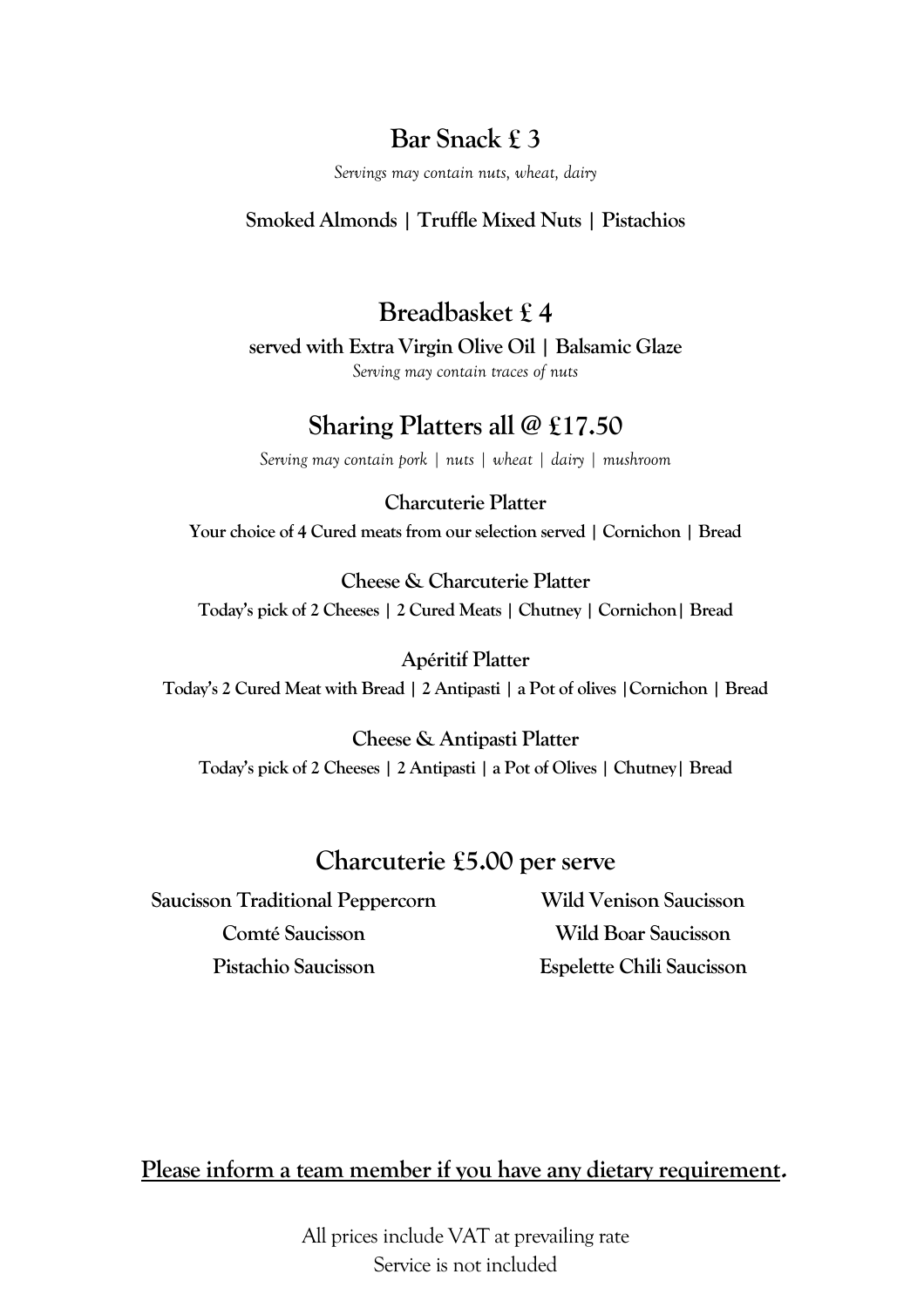### **Antipasti £3.50 per serve (Veg)**

**Feta stuffed Peppadew Peppers Oak Smoked Mixed Olives** (Stone)

**Balsamic Onions Nocellara Green Olives of Sicily** (Stone)

**Chargrilled Mixed Peppers**

## **French Cheese Platters**

| Selection of 4 Cheeses Recommended 2 - 3 people                                                                                                                         | £17.50 |
|-------------------------------------------------------------------------------------------------------------------------------------------------------------------------|--------|
| Selection of 6 Cheeses Recommended 3 - 4 people                                                                                                                         | £22.50 |
| $\frac{1}{2}$ $\frac{1}{2}$ $\frac{1}{2}$ $\frac{1}{2}$ $\frac{1}{2}$ $\frac{1}{2}$ $\frac{1}{2}$ $\frac{1}{2}$ $\frac{1}{2}$ $\frac{1}{2}$ $\frac{1}{2}$ $\frac{1}{2}$ |        |

All served with Bread | Crackers | Chutney Wheat Free Crackers available (Some cheesescontain unpasteurized milk | animal rennet | bread contains nuts)

# **Cheese selection**

Please note that our products are all artisan and are therefore subject to availability

| 36-month-old Comté     | (Cow unpasteurized) strong nutty & fruity hard cheese)             |  |
|------------------------|--------------------------------------------------------------------|--|
| Morbier                | (Cow unpasteurized   mild supple & sweet with a line of ash)       |  |
| Langres                | (Cow pasteurized   medium strong complex aromas   washed with      |  |
|                        | Marc de Champagne)                                                 |  |
| <b>Brillat Savarin</b> | (Cow   pasteurized   medium strong   creamy buttery hint of        |  |
|                        | mushroom, nuts, truffle)                                           |  |
| Brun de Noix           | (Cow   medium strong   washed with walnut liqueur   nutty          |  |
|                        | supple flavours)                                                   |  |
| Fourme d'Amber Blue    | (Cow unpasteurized   medium strong   creamy)                       |  |
| Bleu d'Auvergne        | (Cow unpasteurized   strong   light spice & salty aromas)          |  |
| Ossau Iraty            | (Ewe unpasteurized   mild   sour sweet flavour)                    |  |
| Selle sur Cher         | (Goat unpasteurized   mild   creamy rind   fresh clay-like centre) |  |
| Valençay               | (Goat unpasteurized   mild   Sweet dry sour aromas)                |  |

Bon Appetit

#### **Please inform a team member if you have any dietary requirement.**